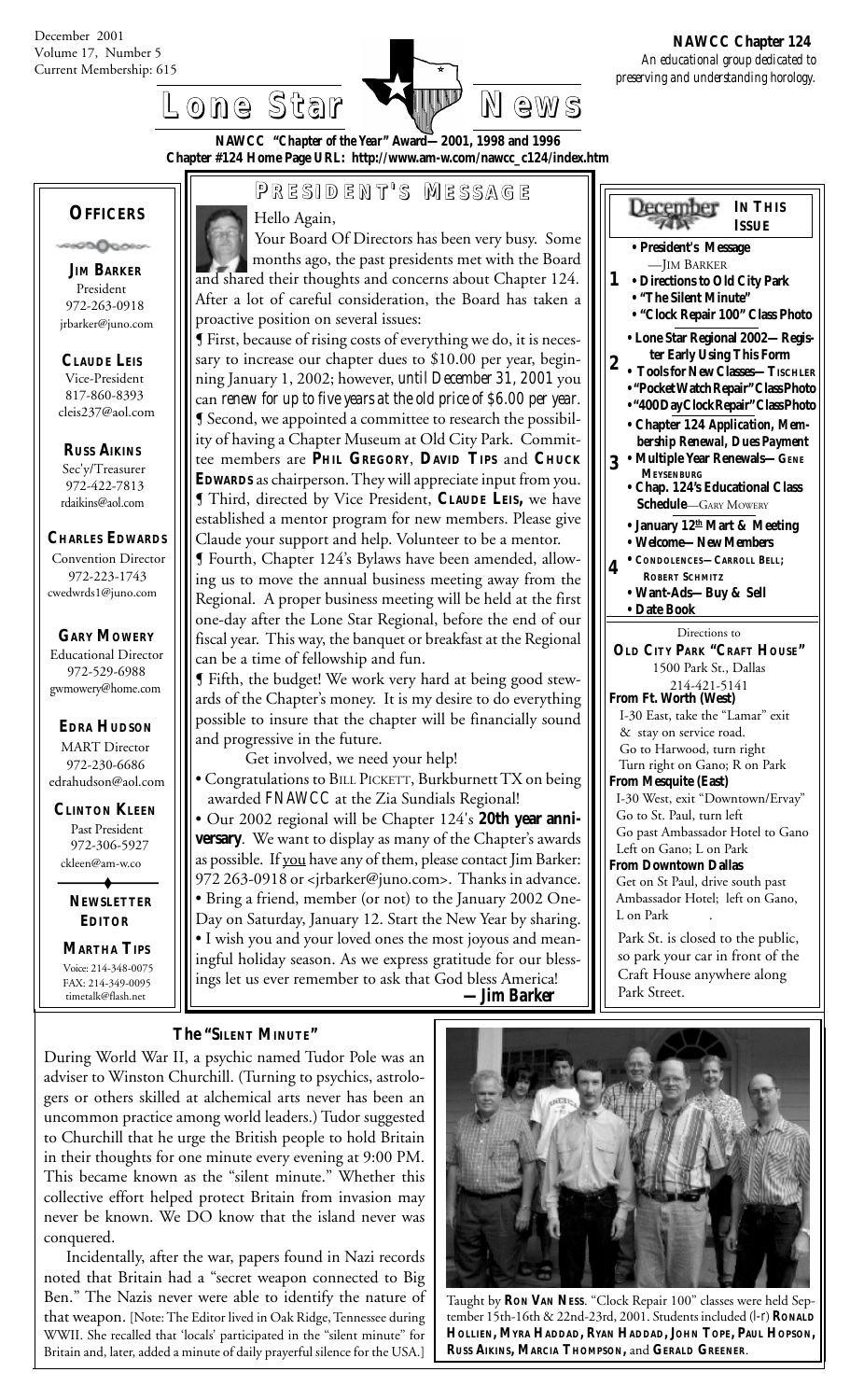| <b>2002 LONE STAR REGIONAL</b>                                                                                                                                                                                                                                                                                                                                                                                                                                                                                                                                                                                                                                                                                                                                                                                                                                                                                                                                                                                                                                                                                                                                                                                                                                                                                                                                             |                                                                                                                                                                                                                                                                                                                                                                  |  |  |  |  |
|----------------------------------------------------------------------------------------------------------------------------------------------------------------------------------------------------------------------------------------------------------------------------------------------------------------------------------------------------------------------------------------------------------------------------------------------------------------------------------------------------------------------------------------------------------------------------------------------------------------------------------------------------------------------------------------------------------------------------------------------------------------------------------------------------------------------------------------------------------------------------------------------------------------------------------------------------------------------------------------------------------------------------------------------------------------------------------------------------------------------------------------------------------------------------------------------------------------------------------------------------------------------------------------------------------------------------------------------------------------------------|------------------------------------------------------------------------------------------------------------------------------------------------------------------------------------------------------------------------------------------------------------------------------------------------------------------------------------------------------------------|--|--|--|--|
| Friday, March 1 <sup>st</sup> & Saturday, March 2 <sup>nd</sup>                                                                                                                                                                                                                                                                                                                                                                                                                                                                                                                                                                                                                                                                                                                                                                                                                                                                                                                                                                                                                                                                                                                                                                                                                                                                                                            |                                                                                                                                                                                                                                                                                                                                                                  |  |  |  |  |
| <b>Mesquite Convention Center</b><br>1700 Rodeo Drive, Mesquite, Texas                                                                                                                                                                                                                                                                                                                                                                                                                                                                                                                                                                                                                                                                                                                                                                                                                                                                                                                                                                                                                                                                                                                                                                                                                                                                                                     |                                                                                                                                                                                                                                                                                                                                                                  |  |  |  |  |
| www.am-w.com/nawcc_c124/index.htm<br>Hosted by Lone Star Chapter #124<br>CoHosted by:<br>• Southwestern Chapter #15 • Five State Collectors Chapter 80<br>• San Jacinto Chapter #139                                                                                                                                                                                                                                                                                                                                                                                                                                                                                                                                                                                                                                                                                                                                                                                                                                                                                                                                                                                                                                                                                                                                                                                       | <b>REGIONAL AGENDA</b><br>Friday March 1, 2002<br>7:30Unloading and Setup                                                                                                                                                                                                                                                                                        |  |  |  |  |
| Check our WebSite:<br><b>Regional Highlights: Biggest Mart in TEXAS. Outstanding</b><br>Educationals and Workshops, Over 30,000 Sq. ft. Mart Area.                                                                                                                                                                                                                                                                                                                                                                                                                                                                                                                                                                                                                                                                                                                                                                                                                                                                                                                                                                                                                                                                                                                                                                                                                         | Preregistration badge allows setup prior to registration.<br>9:00 Registration<br>10:00<br>Mart & Exhibit Opens<br><b>Mart and Exhibit Closes</b><br>7:00                                                                                                                                                                                                        |  |  |  |  |
| Outstanding Lighting, Full 8ft. Long x 2 <sup>1/</sup> 2ft. Wide Mart Tables.<br>24 hour Professional Security. Free RV Parking (no hookup).                                                                                                                                                                                                                                                                                                                                                                                                                                                                                                                                                                                                                                                                                                                                                                                                                                                                                                                                                                                                                                                                                                                                                                                                                               | <b>Auction Held in Mart Room</b><br>8:00<br><b>Saturday March 2, 2002</b><br>7:00Breakfast (Preregistration only)                                                                                                                                                                                                                                                |  |  |  |  |
| <b>MESQUITE HOTEL/MOTELS: MENTION NAWCC FOR SPECIAL RATES!</b><br>• Hampton Inn (on site) 1 (972) 329.3100 Special \$69-79<br>• Super 8 Motel 1 (972)289.5481 (no special rate) 0.4 mi. away<br>· Spanish Trails Inn 1 (972)226.9800 (no special rate) 0.8 mi. away<br>· Marriott Courtyard 1 (972) 681.3300 (no special rate) 4.0 mi. away                                                                                                                                                                                                                                                                                                                                                                                                                                                                                                                                                                                                                                                                                                                                                                                                                                                                                                                                                                                                                                | 8:00 Registration<br>Mart & Exhibit Opens<br>8:00<br><b>Mart and Exhibit Closes</b><br>1:00<br><b>SECURITY ENDS</b><br>1:30                                                                                                                                                                                                                                      |  |  |  |  |
| *** PRE-REGISTER NOW AND SAVE! ***<br>Registration \$25 at the door<br>For more information call Gene Meysenburg at (214) 328-1984 or email at gm1000@prodigy.net<br>Tables Reserved by Groups must be received in one envelope. All Pre-Registration received by Wednesday February 12, 2002 will be confirmed by mail and Refunds<br>will be granted up to March 1st! Tables must be set up and displayed in the Mart. Only Horological items may be Bought/Sold in Mart. No pets allowed except for guide<br>doge accompanying visually impaired persons. Only Members of NAWCC, their spouse and their children under 18 will be admitted to the Mart. NAWCC Members and<br>Officers are not responsible for any loss, damage, injury or tort during this Regional. NAWCC Regional Convention Rules will govern.<br>(BLOCK PRINT ALL ENTRIES, PLEASE. FOR ADDITIONAL SPACE USE A SEPARATE SHEET)                                                                                                                                                                                                                                                                                                                                                                                                                                                                       |                                                                                                                                                                                                                                                                                                                                                                  |  |  |  |  |
|                                                                                                                                                                                                                                                                                                                                                                                                                                                                                                                                                                                                                                                                                                                                                                                                                                                                                                                                                                                                                                                                                                                                                                                                                                                                                                                                                                            |                                                                                                                                                                                                                                                                                                                                                                  |  |  |  |  |
| (Include Member, Spouse and Children)                                                                                                                                                                                                                                                                                                                                                                                                                                                                                                                                                                                                                                                                                                                                                                                                                                                                                                                                                                                                                                                                                                                                                                                                                                                                                                                                      | <b>TOTAL</b><br><b>QUANTITY</b><br><b>PRICE</b>                                                                                                                                                                                                                                                                                                                  |  |  |  |  |
| Mart Admission:NAWCC Member & Spouse for PreRegistration _____<br>Mart Admission: Member's Children under age 18 admitted free ______<br>Mart Table Registration (30 x 96) 8 ft. long table<br>Mart Admission for Saturday only: Member/Spouse<br><b>Saturday Breakfast (PreRegistration Only)</b><br><b>Check No:</b><br>Payment in US Currency or Check Only<br>Make Checks Payable to "LONE STAR CHAPTER 124" & mail to Gene Meysenburg, 11028 Creekmere, Dallas TX 75218                                                                                                                                                                                                                                                                                                                                                                                                                                                                                                                                                                                                                                                                                                                                                                                                                                                                                               | 0.00<br>$-$ FREE $-$<br>@ \$35.00 ea<br><b>TOTAL</b>                                                                                                                                                                                                                                                                                                             |  |  |  |  |
| <b>Tools for New Classes - FRED TISCHLER</b><br>Platform Escapement Repair 600 (Cost \$50). 20, 21, 27, 28 April<br>Prerequisite-Time and Strike Clock Repair Class 200. Good eyes, a steady<br>hand and a "Pocket Watch" repair class (recommended but not required.) This<br>four day course focuses on Lever and Cylinder Platform Escapements normally<br>found in carriage and French clocks without pendulums. Procedures taught<br>include disassembling, cleaning, oiling, reassembling the escapement and prop-<br>erly mounting it in the clock movement. In addition, students will learn to<br>polish pivots, straighten & time hairsprings, replace friction jewels, poise &<br>straighten balance wheels, replace pallet & roller jewels and put escapements in<br>beat. Each student <b>must</b> bring to class a cleaned, working clock movement with<br>a platform escapement needing repair. Spare platform escapements, working<br>or not working, should be brought to class to practice repair techniques.<br>• Parts list for the Platform Escapement class 600. Do not come to class with-<br>out these tools! (You will NOT need any of your REGULAR CLOCK TOOLS<br>for this class, so do not bring them)<br>Three pair of small tweezers $(\#1, 3 \& 4)$<br>Dip Oiler Set<br>Four screw drivers with fine blades (about 1mm, 2mm, 3mm & 4mm wide) | POCKET WATCH REPAIR CLASS-4 - 5 August 2001<br>Taught by KENT DICKERSON of Abilene, "Pocket Watch<br>Repair Class" students included (left, front): GEORGE<br>KARAS, CHUCK EDWARDS, JOHN BRANTON and BYRON<br>WHITE. (Back): JOE PLUNKETT, TOM SZALAY, RUSS AIKINS,<br>KENT DICKERSON (Instructor) and BILL YOUNG.<br>400 DAY CLOCK REPAIR CLASS-28-29 July 2001 |  |  |  |  |
| Two small brushes for washing parts (artist brushes about 1/8in. wide)<br>Small dish with lid to hold white spirits (cleaning solution)<br>Dust blower<br>Small brush to wipe dust from parts<br>Table lamp<br>Two eye loops; about 3X & about 10X (you have to be able to see the parts to<br>work on them)<br>Watch movement holder<br>Watch parts containers (to keep your small parts in) Pegwood<br>A work surface (box or stool) to place on a table so you can be at eye level<br>with your work when sitting in a chair.<br>Clock Repair Troubleshooting - One Day (9 AM to 5 PM) Cost \$25.<br>No tools required<br>25 May<br>Prerequisite for this course is "Time & Strike Clock Repair Class 200." This<br>one day clock movements troubleshooting class will be an in-depth review of<br>some of the procedures taught in previous classes-plus more. Instructor will<br>discuss troubleshooting techniques on escapement, strike & chime mechanisms,<br>assembly logic, and many more troubling areas. There will be periods when<br>students can ask questions about specific nagging problems encountered in<br>repairing clocks. Up to 15 can attend this class.                                                                                                                                                                                          | Taught by JOHN HUBBY of Houston, "400 Day Clock Re-<br>pair Class" students included (left, front): GEORGE KARAS,<br>EDRA HUDSON, LEN KAUFMAN and MICHAEL GORMAN.<br>(Back): JIMMY YOUNG, CLINTON KLEEN, JOHN KOHLER, BILL<br>ANDRLE, GEORGE TILBURY, JOHN HUBBY (Instructor) and<br>LANE MARKHAM. (Not pictured): ROBIN GORMAN                                  |  |  |  |  |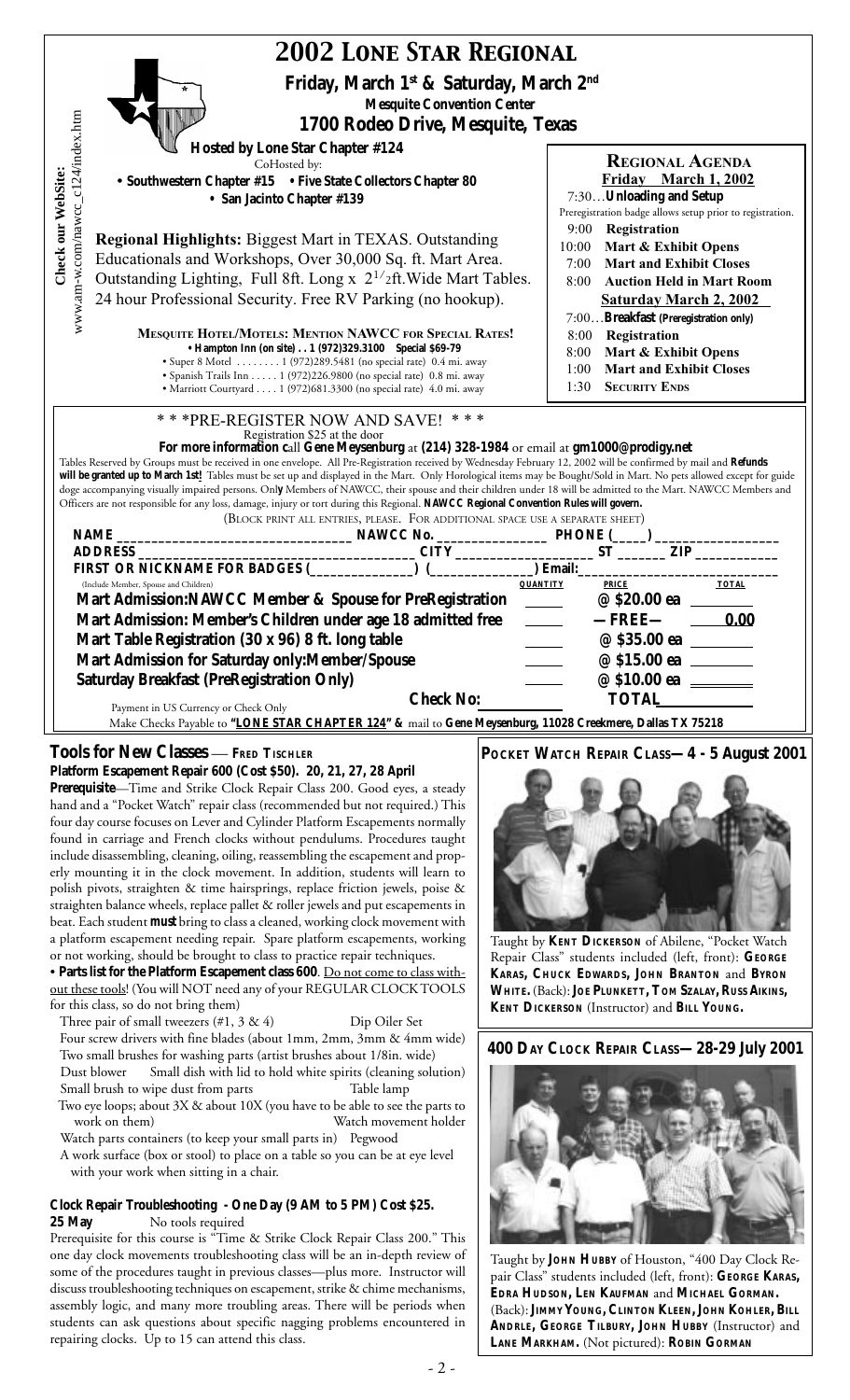| APPLICATION/RENEWAL for LONE STAR CHAPTER 124. NAWCC<br>An educational group dedicated to preserving and understanding horology.<br>Complete & send with applicable check made payable to LONE STAR CHAPTER #124<br>to GENE MEYSENBURG, 11028 Creekmere, Dallas TX 75218 |                                                                                                                                                                                                                                                                       | New #124 Member<br>Renew my membership<br>Please check<br>appropriate box: | After 01/01/2002<br>Dues are \$10 per year.<br>yrs $\oslash$ \$10 =<br>Join/renew for 1 - 5 years |
|--------------------------------------------------------------------------------------------------------------------------------------------------------------------------------------------------------------------------------------------------------------------------|-----------------------------------------------------------------------------------------------------------------------------------------------------------------------------------------------------------------------------------------------------------------------|----------------------------------------------------------------------------|---------------------------------------------------------------------------------------------------|
|                                                                                                                                                                                                                                                                          | To join Chapter #124, you must be an NAWCC member, or have applied for NAWCC membership.<br>Have you applied for National membership, but haven't gotten a membership number? Check here<br>__, [Date of your application/check to National ________________________] |                                                                            |                                                                                                   |
|                                                                                                                                                                                                                                                                          | Please PRINT Mr_Mrs_Miss_Ms_Ms_(Please check appropriate blank.)                                                                                                                                                                                                      |                                                                            |                                                                                                   |
| Check label above! Correct it in spaces NAME                                                                                                                                                                                                                             |                                                                                                                                                                                                                                                                       | NAWCC#                                                                     |                                                                                                   |
| on the right. Mail in the enclosed envelope                                                                                                                                                                                                                              |                                                                                                                                                                                                                                                                       |                                                                            |                                                                                                   |
| together with check for \$6 per year up to 5                                                                                                                                                                                                                             | CITY STATE ZIP                                                                                                                                                                                                                                                        |                                                                            |                                                                                                   |
| yrs. <u>if you renew before 12.31.2001</u> .                                                                                                                                                                                                                             | E-Mail:                                                                                                                                                                                                                                                               |                                                                            |                                                                                                   |
| $\blacksquare$ Check box (left) if renewing/<br>$\Box$ mailing before end of 2001.                                                                                                                                                                                       |                                                                                                                                                                                                                                                                       | Example: Clocks. Watches. Tools                                            |                                                                                                   |
| I'm joining/renewing for $\_\_\_\$ years $@$                                                                                                                                                                                                                             | NAWCC #<br><b>I</b> NAME                                                                                                                                                                                                                                              |                                                                            |                                                                                                   |
| $$6 =$                                                                                                                                                                                                                                                                   | Who recommended you?                                                                                                                                                                                                                                                  |                                                                            | Complete, clip & mail with dues<br>12/01                                                          |

#### IT'S MEMBERSHIP RENEWAL TIME**—Dues Payment and Multiple Year Renewals —Gene Meysenburg**

At the Chapter board meeting 25 September 2001, the board your membership expiration date. If it says "Exp 12/2001" voted to increase the dues to \$10 (from \$6) effective Jan. 1, then you need to renew. The second field on the top line 2002; however, anyone can renew through Dec, 31, 2001 for as many as 5 years at the \$6 rate. Pay attention or this may sound confusing. Notice on the renewal form two rates are listed. We will accept renewals up to 5 years even if you are paid up beyond Dec 2001. For example, someone might be paid up thru Dec 2005 and still decide to renew for another 5 years (thru Dec 2010). This year it pays to be prompt with your dues payment and to renew for multiple years!

 A renewal envelope is enclosed in this NL (even if you do not owe money). If you do not owe dues money, use the envelope to update the phone, email, and mailing information. Remember we have a label on both sides of the renewal form like we did last year.

Since Chapter 124's membership year is the same as the calendar year, for some, your chapter membership will expire on December 31. YOU MAY NOT HAVE TO RE-NEW IF YOU PREVIOUSLY PAID FOR MULTIPLE YEARS! Check the expiration date (top line of the label on the front of this Newsletter) to see if you need to renew!

 The Application/Renewal form above has a label image which contains a summary of information in our Chapter Membership database. On the first line, the first field gives is the NAWCC number listed on our files. The second, third and fourth lines are your name and the phone number we have for you. The third field is the NAWCC number listed on our files. The second, third and fourth lines are your name and address. The fifth line is your email address. If the address is followed by an asterisk, that means we have a flag set to "not publish" your email address in either our printed or online rosters.

Please validate the information on the above Application/Renewal form. If there are any errors or omissions, make the corrections on the form itself. Use the enclosed envelope to return the form and your membership fee of \$6 per year (\$10 per year after January 1, 2002) if it is necessary for you to renew. If the label is correct, and your membership has not expired, you need do nothing.

Again this year, Gene Meysenburg is handling our membership renewals. If you have any questions about your membership, you may call him at 214-328-1984 or email gm1000@prodigy.com.

Your cooperation in this renewal process helps save the Chapter postage and mailing expense. So please do it now.

| <b>CHAPTER 124—JANUARY-JULY 2002 EDUCATIONAL SCHEDULE AT OLD CITY PARK, DALLAS</b> |  |
|------------------------------------------------------------------------------------|--|
|------------------------------------------------------------------------------------|--|

| <b>DATE</b>                               | <b>CLASS</b>                        | <b>COST</b> | <b>INSTRUCTOR</b>                                                 |
|-------------------------------------------|-------------------------------------|-------------|-------------------------------------------------------------------|
| $\bullet$ 19 January                      | <b>Jewelers Lathe 1</b>             | \$25        | <b>Russ Aikins, 972-422-7813</b>                                  |
| $\bullet$ 26, 27 January<br>2, 3 February | <b>Clock Repair 300</b>             | <b>\$50</b> | Fred Tischler, 972-612-0712                                       |
| • 9, 10, 23, 24 February                  | <b>Clock Repair 100</b>             | <b>\$50</b> | Ron Van Ness, 972-393-1361                                        |
| $\bullet$ 9, 23 March                     | <b>Plain Dial Painting</b>          | \$25        | Phil Gregory, 972-717-4021                                        |
| $\bullet$ 6 April                         | Jeweler's Lathe 2                   | \$25        | <b>Russ Aikins, 972-422-7813</b>                                  |
| • 20, 21, 27, 28 April                    | <b>Platform Escapement 600</b>      | <b>\$50</b> | Fred Tischler, 972-612-0712                                       |
| $\bullet$ 4, 5 May                        | <b>Statue Repair</b>                | \$25        | Dick Michael To register, call<br>Gary Mowery, 972-529-6988       |
| • 18, 19 May                              | <b>Veneer Repair</b>                | \$25        | Jim and Bonita Spivey Register,<br>with Gary Mowery, 972-529-6988 |
| $\bullet$ 25 May                          | <b>Clock Repair Troubleshooting</b> | \$25        | Fred Tischler, 972-612-0712                                       |
| $\bullet$ 22 June                         | Lathe Class (Type TBD)              | \$25        | <b>Russ Aikins, 972-422-7813</b>                                  |
| • 29, 30 June                             | <b>Painting Class (Type TBD)</b>    | \$25        | Phil Gregory, 972-717-4021                                        |
| • 13, 14, 20, 21 July                     | <b>Clock Repair 200</b>             | <b>\$50</b> | Ron Van Ness, 972-393-1361                                        |